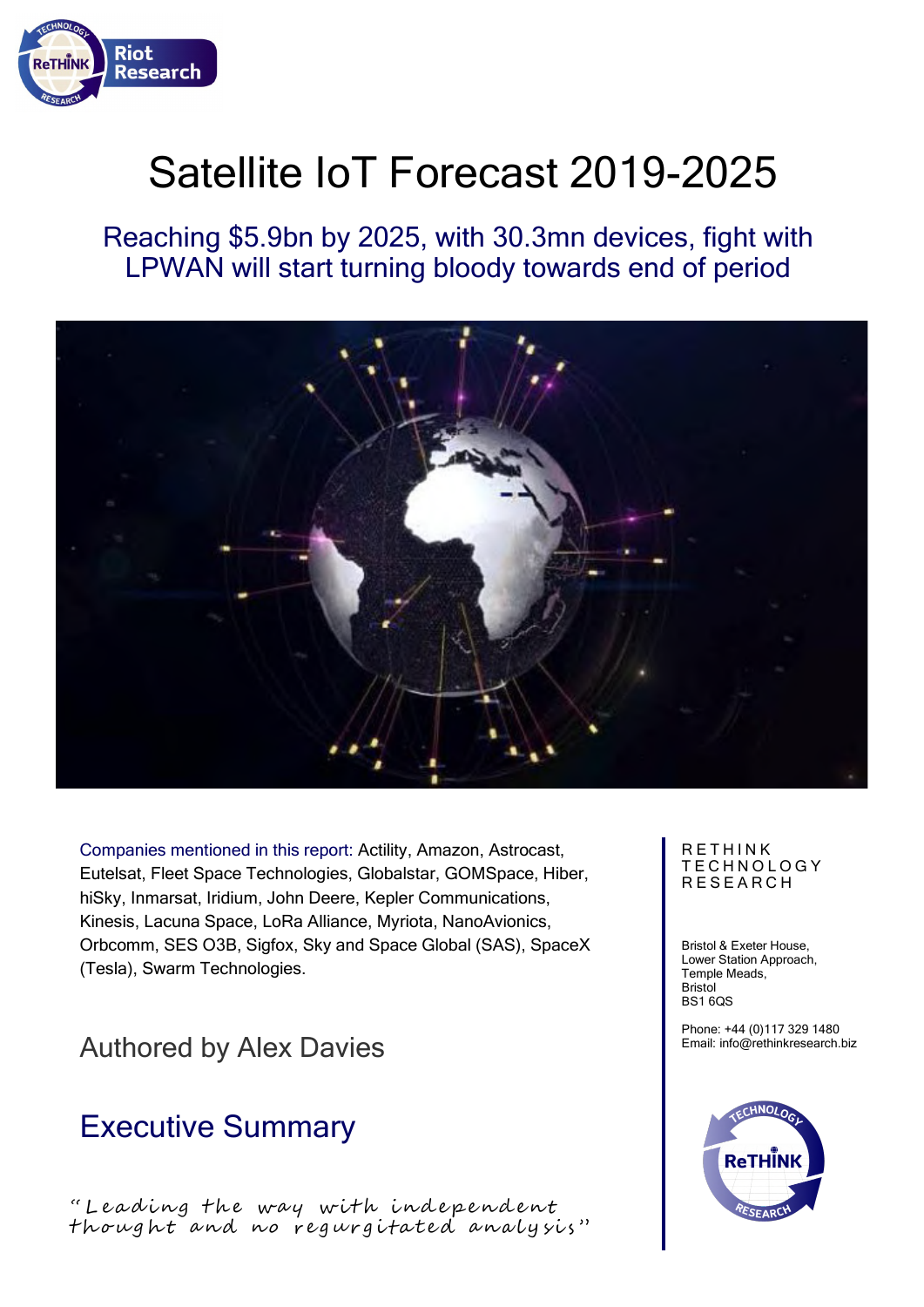

### Contents

| Contents                 | $\overline{2}$ |
|--------------------------|----------------|
| Graphs                   | 3              |
| Introduction             | $\overline{4}$ |
| The Current Marketplace  | 6              |
| Comparison to LPWAN      | 8              |
| Device Growth            | 10             |
| Global Market            | 12             |
| Global Revenue by Sector | 13             |
| <b>Use Cases</b>         | 15             |
| Agriculture              | 17             |
| Industrial               | 18             |
| Utility                  | 19             |
| Automotive               | 20             |
| Enterprise               | 21             |
| Logistics                | 22             |
| Summary                  | 23             |
| <b>Regional Markets</b>  | 24             |
| North America            | 24             |
| Latin America            | 25             |
| <b>Europe West</b>       | 26             |
| Europe East and CIS      | 27             |
| <b>MENA</b>              | 28             |
| <b>APAC</b>              | 29             |
| Summary                  | $30\,$         |
| Methodology              | 31             |
| <b>About Rethink</b>     | 32             |
|                          | ECHNOLOGE      |
| $\overline{2}$           | ReTHINK        |
|                          |                |
|                          | PESEARC        |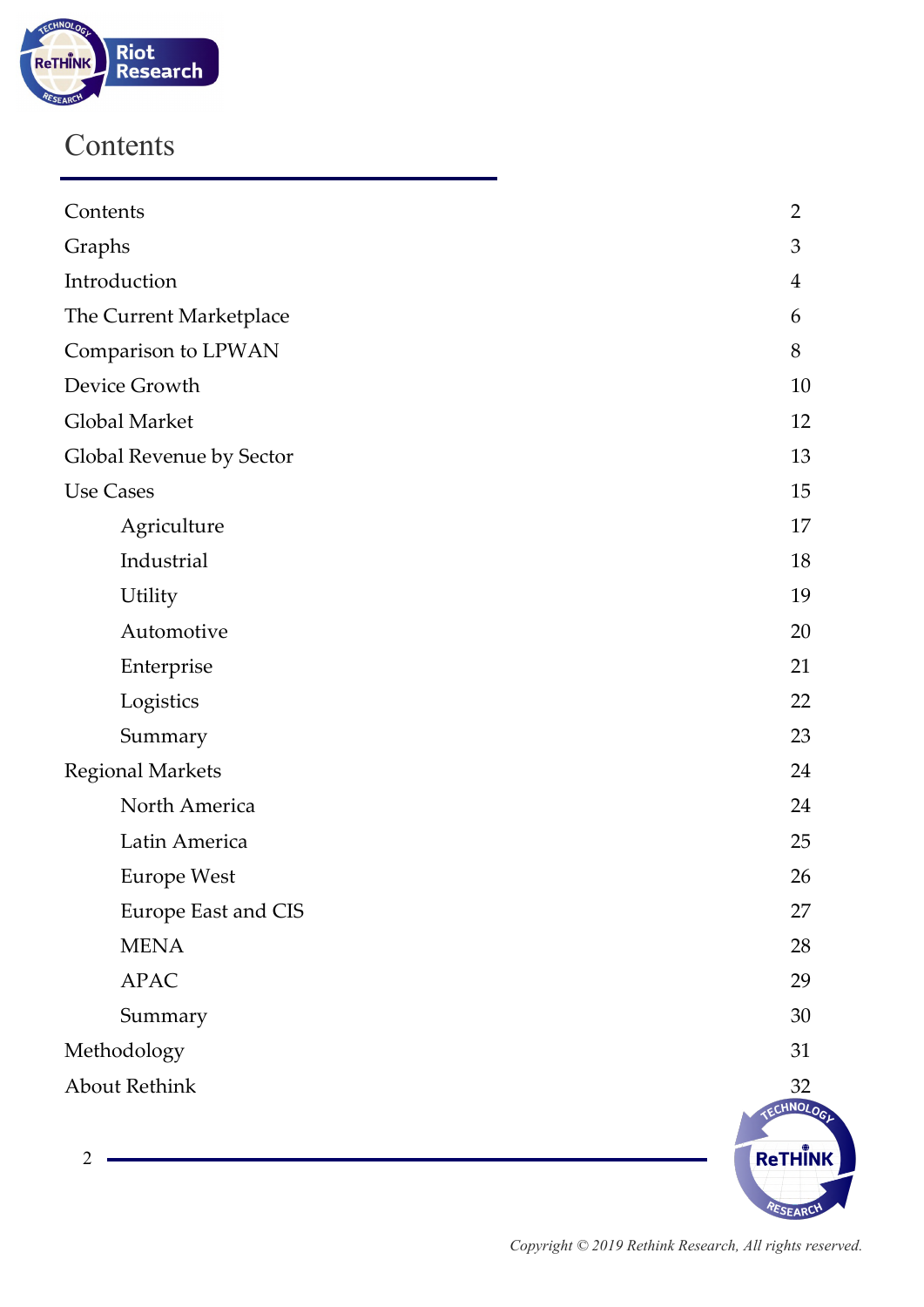

| 3                                                 | ReTHI  |
|---------------------------------------------------|--------|
|                                                   | CHNOLO |
| Share of Global Total Market - Regions 2025       | 30     |
| Revenue - Regions Summary                         | 30     |
| Share of Global Total Market - APAC               | 29     |
| Revenue by Sector - APAC                          | 29     |
| Share of Global Total Market - MENA               | 28     |
| Revenue by Sector - MENA                          | 28     |
| Share of Global Total Market - Europe East & CIS  | 27     |
| Revenue by Sector - Europe East & CIS             | 27     |
| Share of Global Total Market - Europe West 2025   | 26     |
| Revenue by Sector - Europe West                   | 26     |
| Share of Global Total Market - Latin America 2025 | 25     |
| Revenue by Sector - Latin America                 | 25     |
| Share of Global Total Market - North America 2025 | 24     |
| Revenue by Sector - North America                 | 24     |
| Revenue by Sector - Global                        | 23     |
| Share of Global Total Market - Logistics 2025     | 23     |
| Revenue by Region - Logistics                     | 22     |
| Share of Global Total Market - Enterprise 2020    | 22     |
| Revenue by Region - Enterprise                    | 21     |
| Share of Global Total Market - Automotive 2025    | 21     |
| Revenue by Region - Automotive                    | 20     |
| Share of Global Total Market - Utility 2025       | 20     |
| Revenue by Region - Utility                       | 19     |
| Share of Global Total Market - Industrial 2025    | 19     |
| Revenue by Region - Industrial                    | 18     |
| Share of Global Total Market - Agriculture 2025   | 18     |
| Revenue by Region - Agriculture                   | 17     |
| Global Revenue by Sector - 2025                   | 14     |
| Global Revenue by Sector - 2019                   | 14     |
| Global Revenue by Sector                          | 13     |
| Global Revenue by Macroeconomic Sector - 2025     | 13     |
| Global Revenue by Macroeconomic Sector - 2019     | 12     |
| Revenue Breakdown                                 | 11     |
| Satellite IoT Devices                             | 10     |

RESEARCH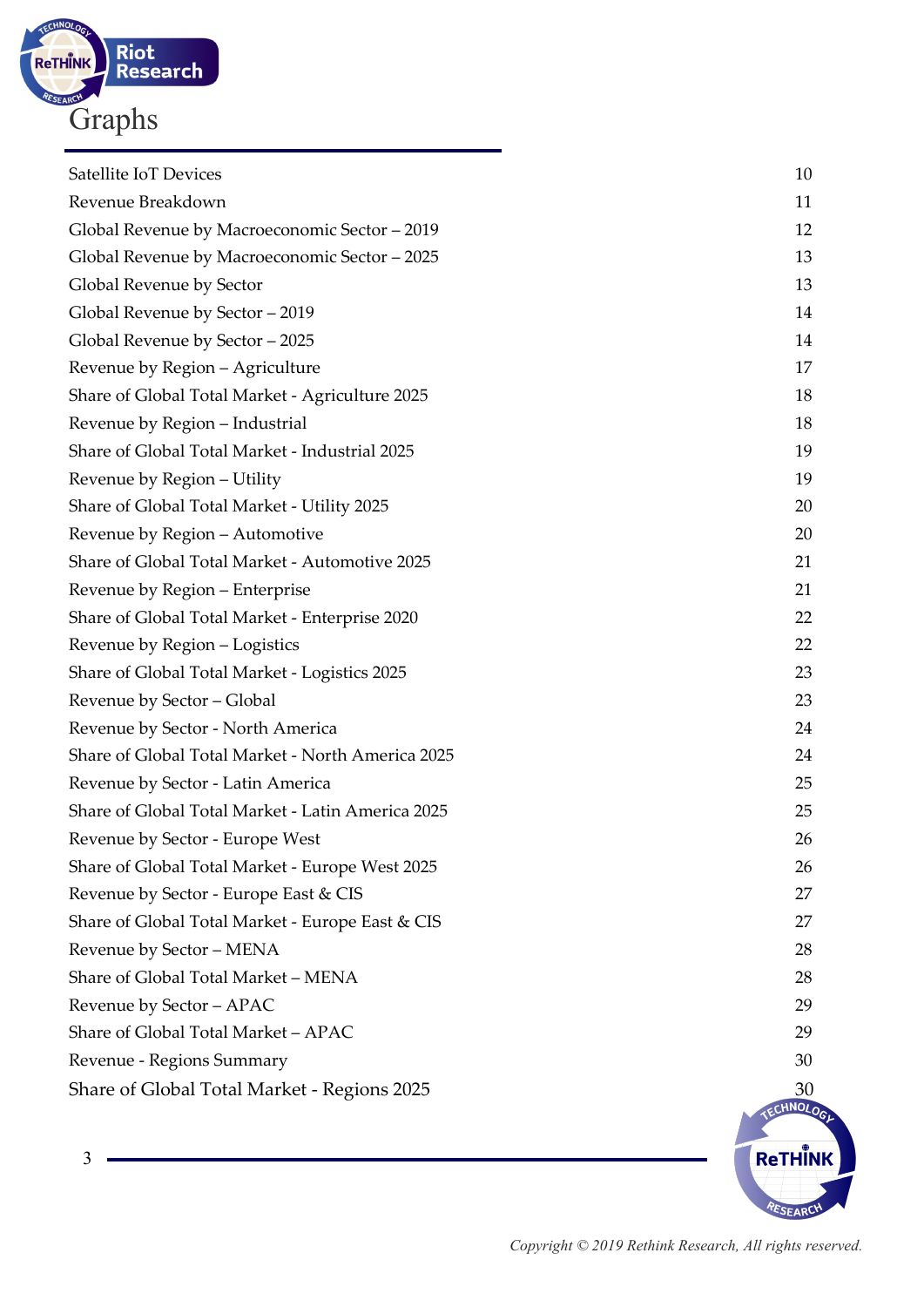

### Introduction

The global market for IoT-focused satellite services, focused on enddevice connectivity hardware and the annual connectivity fees charged, will grow to \$5.9bn in 2025, after taking off in the 2021-2022 period. Incumbent satellite providers will be pressured by a new wave of startups that are leveraging the recent advances in smaller satellite technologies, but many of these new entrants are going to strike out or be absorbed by their larger and entrenched rivals.

The costs of entry to this market are much smaller than just a few years ago, thanks to improvements in the launch technologies as well as miniaturization of the satellites themselves, with Low Earth Orbit (LEO) designs now weighing just 10kg and some not larger than two shoeboxes. LEO networks are able to provide lower power consumption for end devices, and they can be deployed in a modular fashion, expanding as more customers or funding becomes available.

While terrestrial LPWAN networks have taken hold, they have not achieved the sorts of footprints first promised by the most enthusiastic marketers. While much of the nanosatellite marketing can be critiqued in the same fashion, there are vast swathes of the earth that do not have LPWAN coverage but could make use of these low-cost satellite networks.

For the incumbent satellite providers, IoT-focused customers could be a nice way to improve their margins, especially in the increasingly cut -throat broadband and broadcast satellite market. For the nanosatellite startups, these are hugely lucrative opportunities for companies that don't have to take on anywhere near the level of capex burden that the incumbent satellite network operators have been saddled with.

However, this market is still around 3x smaller than the terrestrial LPWAN market, according to *Riot Research's* recent market forecast,

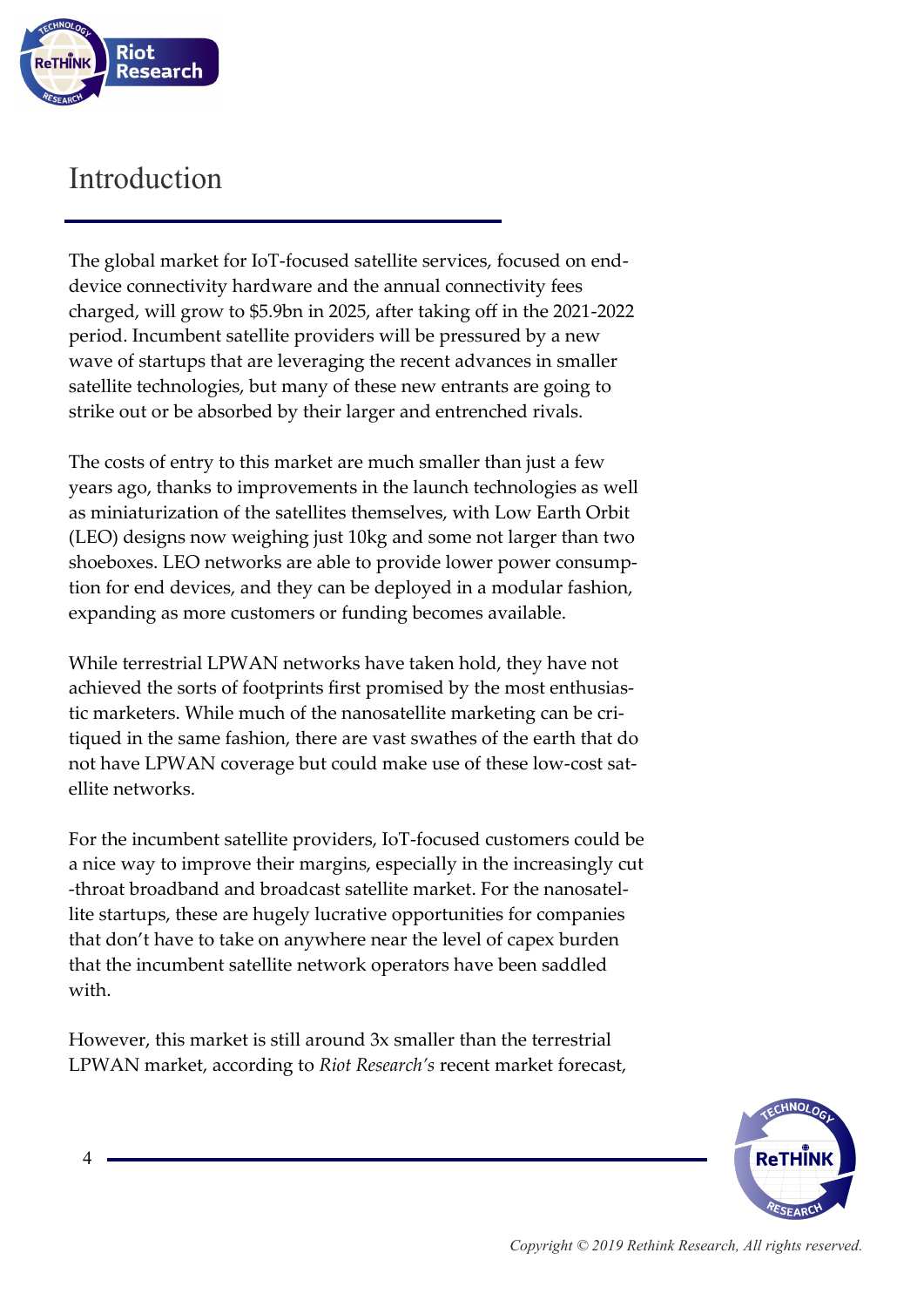

despite higher hardware and connectivity revenues per device. While some of the industries involved do overlap with LPWAN, these satellite devices will not compete directly with LPWAN deployments all that frequently, due to their use cases having much better tolerances and allowances for the power consumption of the end device.

Connectivity is often said to be between 10% and 20% of the total cost of ownership (TCO) for an application, and because of this, higher value applications are likely going to drift towards satellite or non-LPWAN cellular options, as these applications are going to be able to justify or settle for having to swap batteries out when needed. The unlicensed spectrum LPWAN (U-LPWAN) markets also have to solve the global roaming problem quickly, in order to counter the marketing narrative from the satellite community – that satellite is the only way to get truly global coverage.

While there are an estimated 2.5mn satellite IoT devices deployed currently, we expect that 2021 will see a major jump in deployed devices, as the first few startups begin launching their constellations and supporting live customers. When viewed on a graph, this presents as an initial bump that slows the next year, before a period of prolonged growth settles in.

Because of the scalability of nanosatellites, more units can be added to a constellation to support more devices, should the maximum throughput threshold be met. However, there will be some wasted resources, as many of these startups will be competing directly with each other. Should a startup fail, they will be adding to the cloud of space junk orbiting the earth – as it is not clear how easily another operator could take over these communications assets, in the wake of a bankruptcy.

By 2025, we expect there to be some 30.3mn Satellite IoT devices deployed globally, growing at a CAGR of just under 40%. We expect this growth to begin to flatten off in around 2027, due in part to the

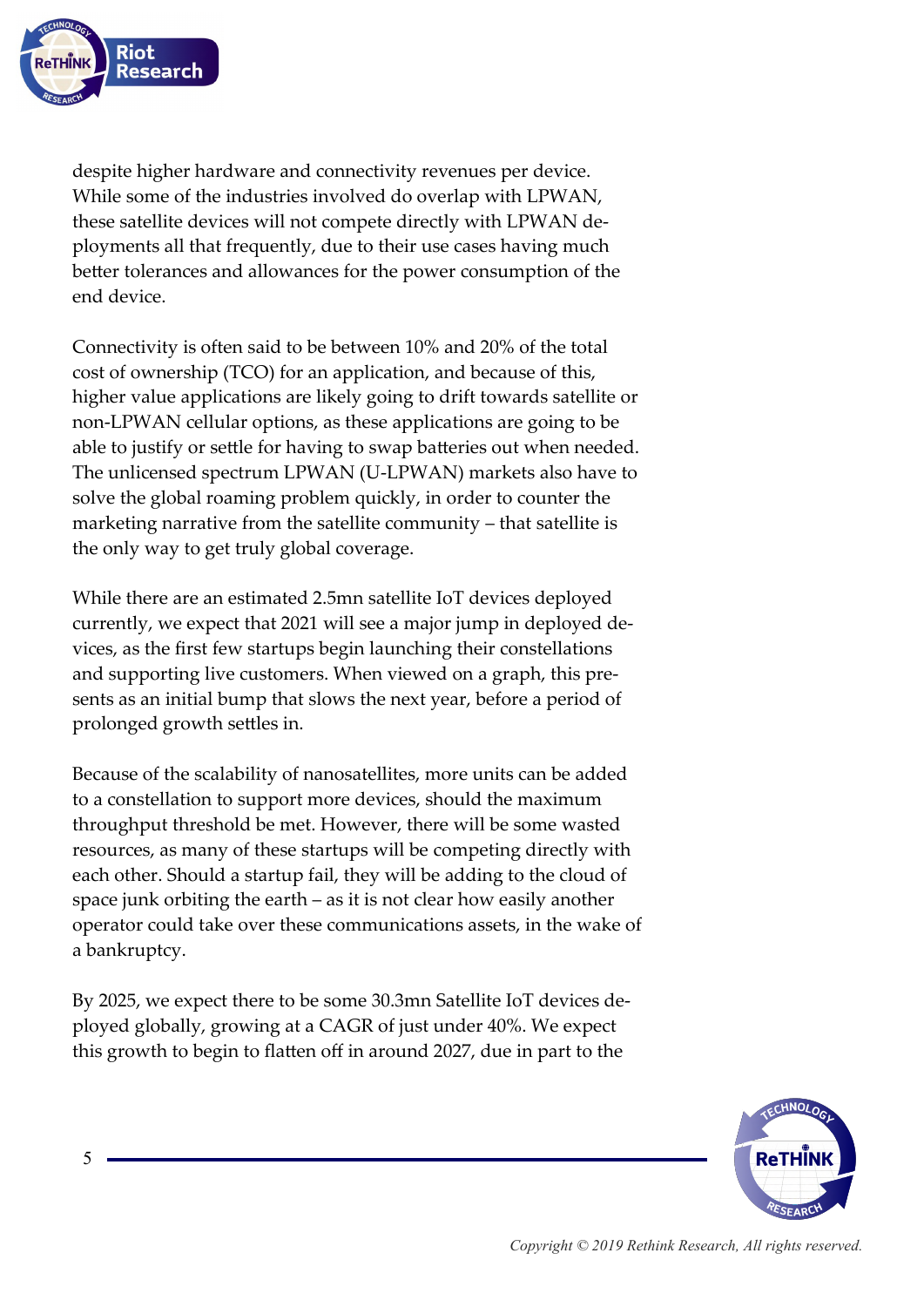

spread of terrestrial rivals for Satellite IoT connectivity, and improvements in fixed and local networks that can be used as alternatives for the

global satellite ones. In terms of usage, we have identified key use cases within the three main elements of the global economy – Agriculture, Industry, and Services. We expect Agriculture to grow from 18% of initial demand to 26% by the end of the forecast period, with Industry growing from 20% to 32%, and Services dimin-



ishing from 62% of initial demand to 42%. The respective CAGR for each sector is 48.8%, 51.4%, and 31.2%.

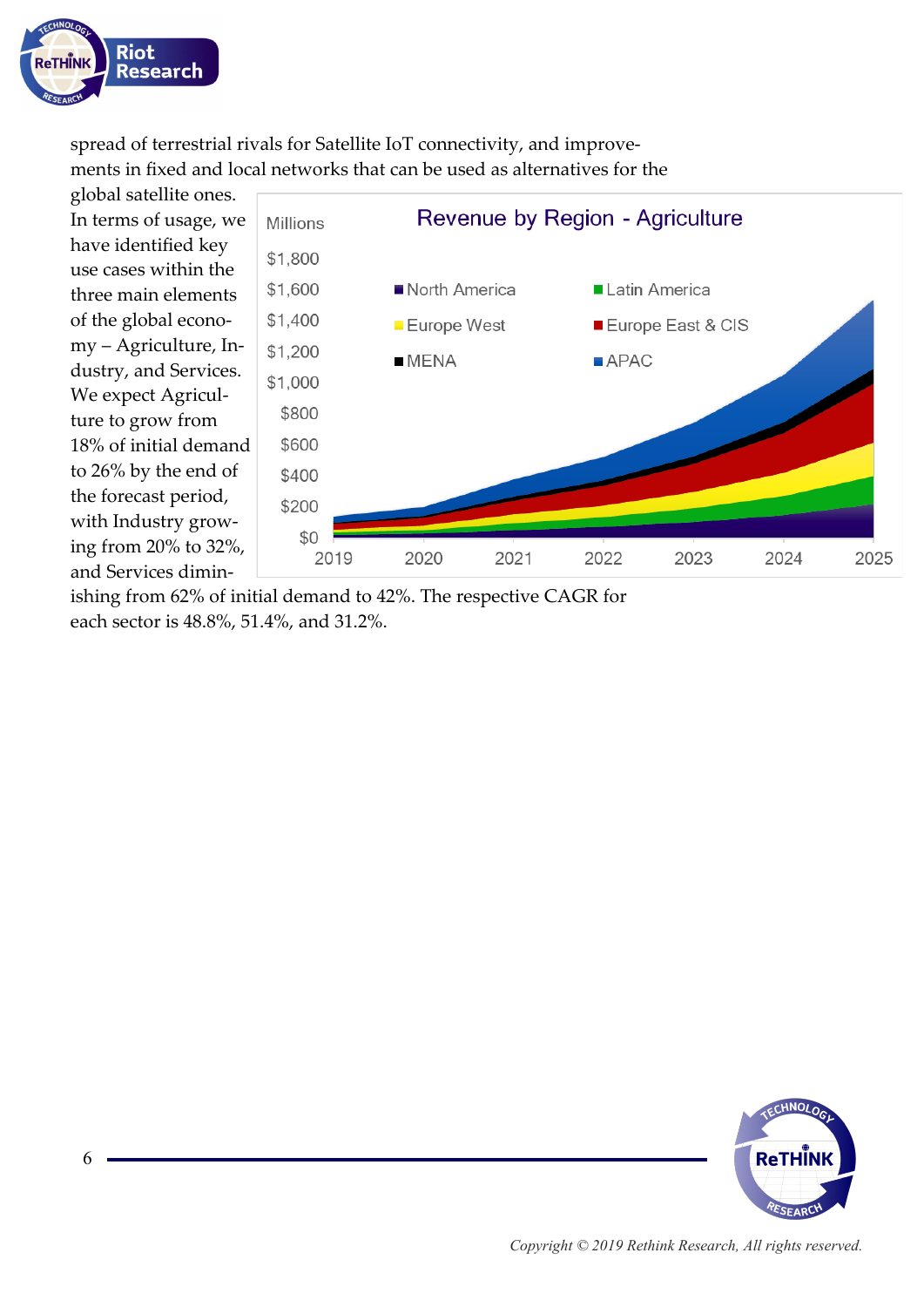

## Methodology

The data collected for the report was drawn from a series of interviews with operators, equipment vendors, silicon designers, and device manufacturers. It draws on Rethink Technology Research's deep knowledge of the markets, as well as Riot Research's expertise in the IoT. Public documents and filings, and private confessions, have been combined with and used to corroborate the forecast.

Riot Research maintains a demographic model that charts a range of criteria that help us profile countries. This ranges from population projections, landmass usage and urban population data, household income and spending, broadband internet and mobile usage, transport infrastructure and usage, and national productivity and economic data.

This demographic model formed the basis of initial projections, for the key regions and countries we were interested in. From this, we can then determine the value of each of the vertical market and value chain classifications, which are modeled through the period. These adjustments are based on our research and experience with the sectors and other markets, and are intended to create a top-level view of the sector.

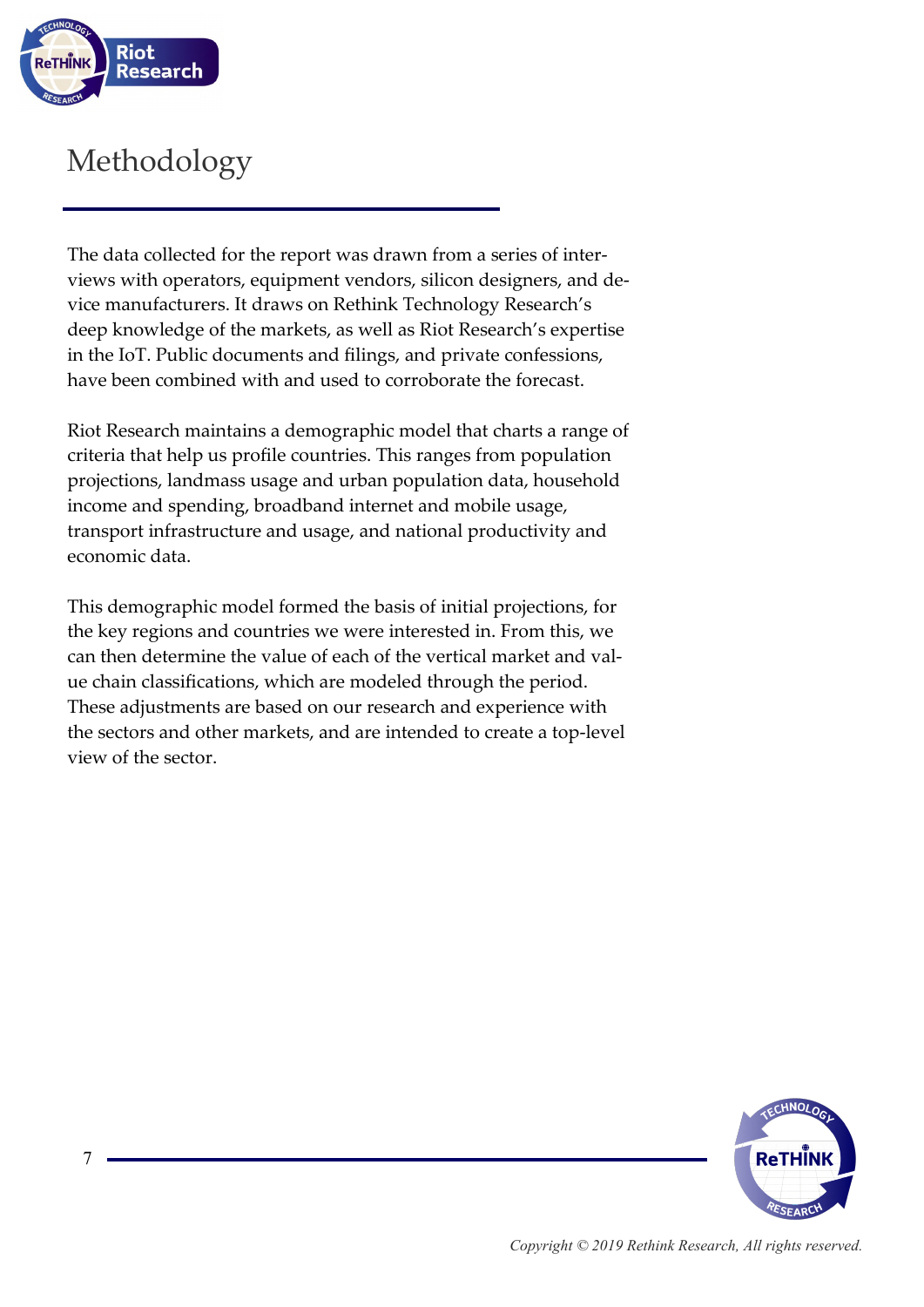

### Just who should buy this report and what will it do for them?

This report is for anyone at C-Suite and strategy level who is trying to cost a major IoT application, using a network for collection. This report shows that you must now consider satellite as well as both licensed and unlicensed LPWAN. It will help you understand which technology is the best way to collect your data, and if you are in Agriculture, Industry, and Services, it is likely to be via on of the new Low Earth Orbit satellite networks.

There are multiple types of satellite and a massive number of new market entrants, and this report will help you understand each of them, what they are capable of sensing from space, and how you are likely to be charged for using satellites to collect IoT data.

This is a sprint to around 2027 with the market growing at 40% CAGR each year, because satellite is such a strong option, outweighing the benefits of LPWAN in key circumstances.

And if you are one of the early market users of this technology, you are likely to be able to attract low pricing and massive reach using satellite IoT, as there are new entrants using nano-satellites, vying for market share with older, established satellite players and larger satellites. The price cutting will be brutal. There will be a race for each of them to collect enough business to balance their initial cost base.

This is a 33 page report with comprehensive graphs and diagrams showing how this market will break into different value layers, and who we expect to take the market lead.

The full report can be purchased via our e-[commerce store.](https://rethinkresearch.biz/store/category/riot-research/)

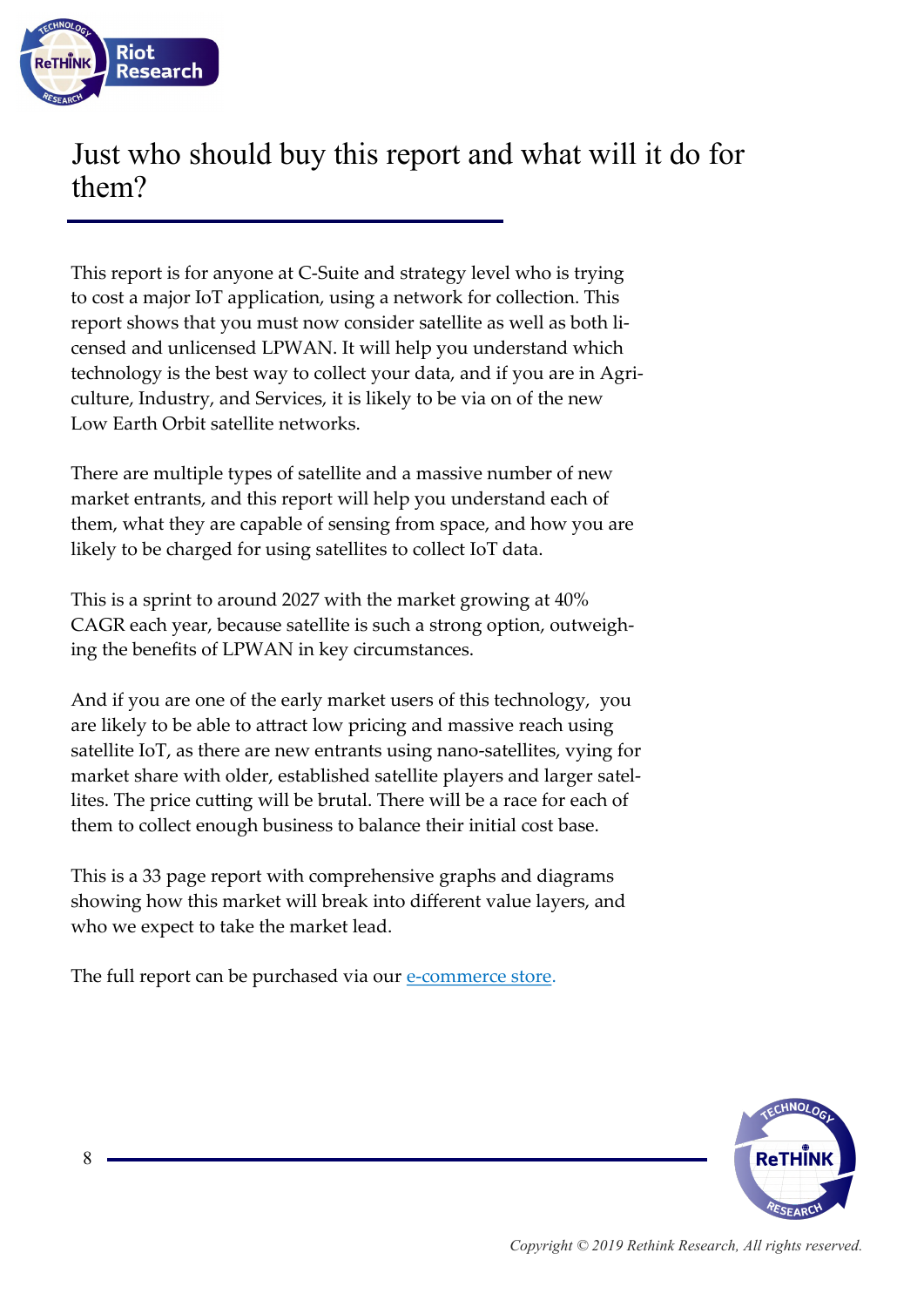

### Riot Research: Forecasting the elements of the IoT

Riot Research is the forecasting service attached to Riot (our Rethink IoT service). Riot is a weekly publication which highlights and analyses all the important events in IoT, and Riot Research is the monthly forecast attached to the service looking at AI, Cloud Security, LPWANs and low power networks as well as sensors, actuators and chip markets.

Riot has been published for 4 years, but the Riot Research forecasts were introduced this year.

#### **Riot consists of two parts:**

1) Circa 10 long-form articles which discuss and analyse the week's events and disruptions in IoT including Around the Web—A curation of news which affects the IoT with links to sources. 2) A monthly forecast focused on IoT technologies

#### **Here are some sample titles of reports we have produced recently:**

- IoT Security Revenue Forecast to 2023
- Smart Home as a Service Forecast to 2023
- AI: Show me the Money—Forecast to 2023
- LPWAN Revenue Key Opportunities —Forecast to 2023

### Subscription Costs

**Annual 1-5 User license** - \$1,850 (A group license permits up to 5 users).

**Annual corporate license** - \$3,700 (unlimited distribution inside your organization).

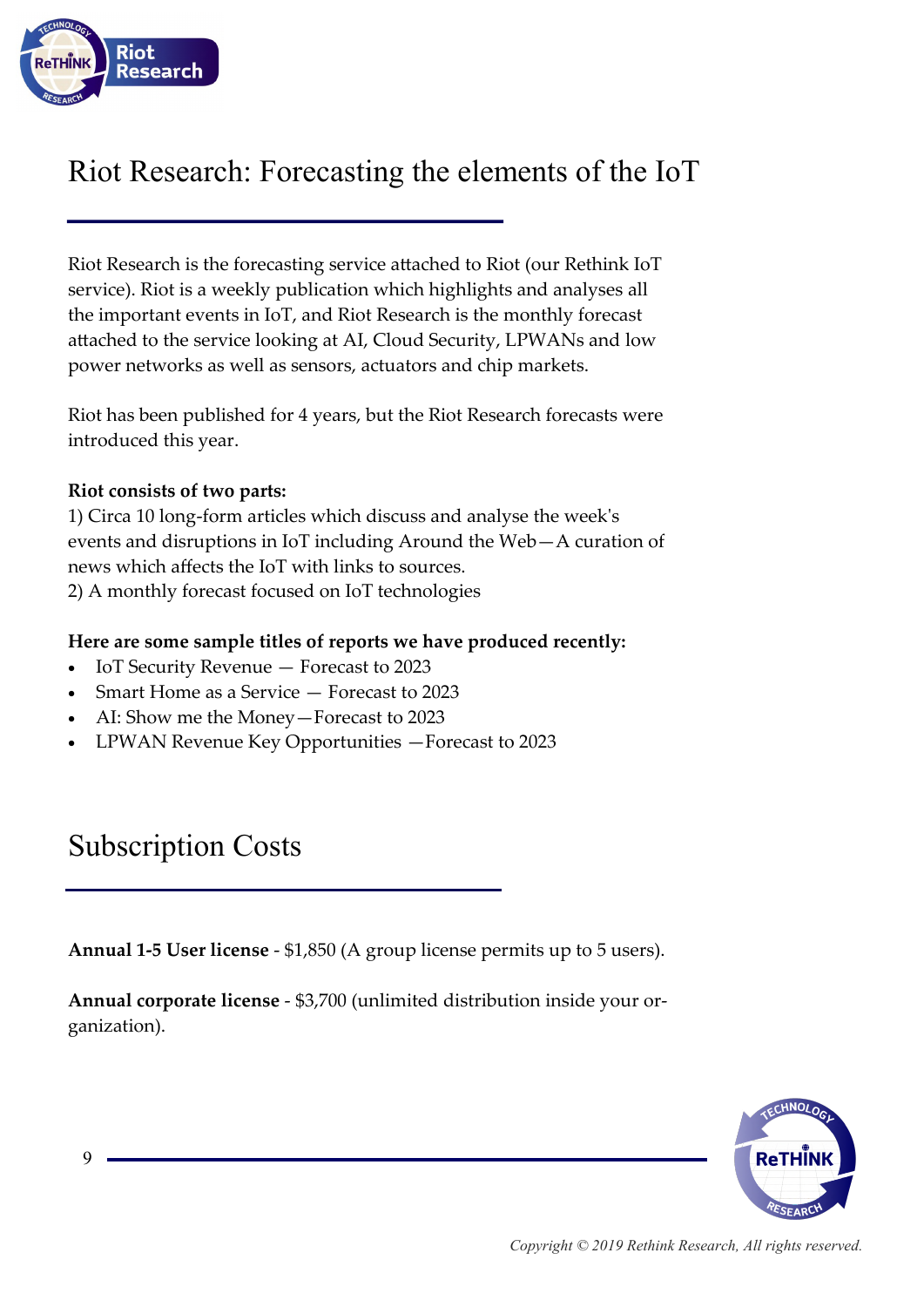

#### **RIOT RESEARCH MAIN CONTRIBUTORS**

#### Alex Davies—**Principal Analyst and Editor of Riot**

alex@rethinkresearch.biz

+44 (0)117 329 1480

Philip Hunter—**Research Fellow at Rethink Research**

phil@rethinkresearch.biz

+44 (0)208 682 0862

#### **RETHINK LEADERSHIP**

Peter White—**Co-founder and CEO**

peter@rethinkresearch.biz

+44 (0)117 925 7019

#### Caroline Gabriel - **Research Director**

caroline@rethinkresearch.biz

+44 (0)207 450 1230

[www.rethinkresearch.biz](https://rethinkresearch.biz)



 $10 -$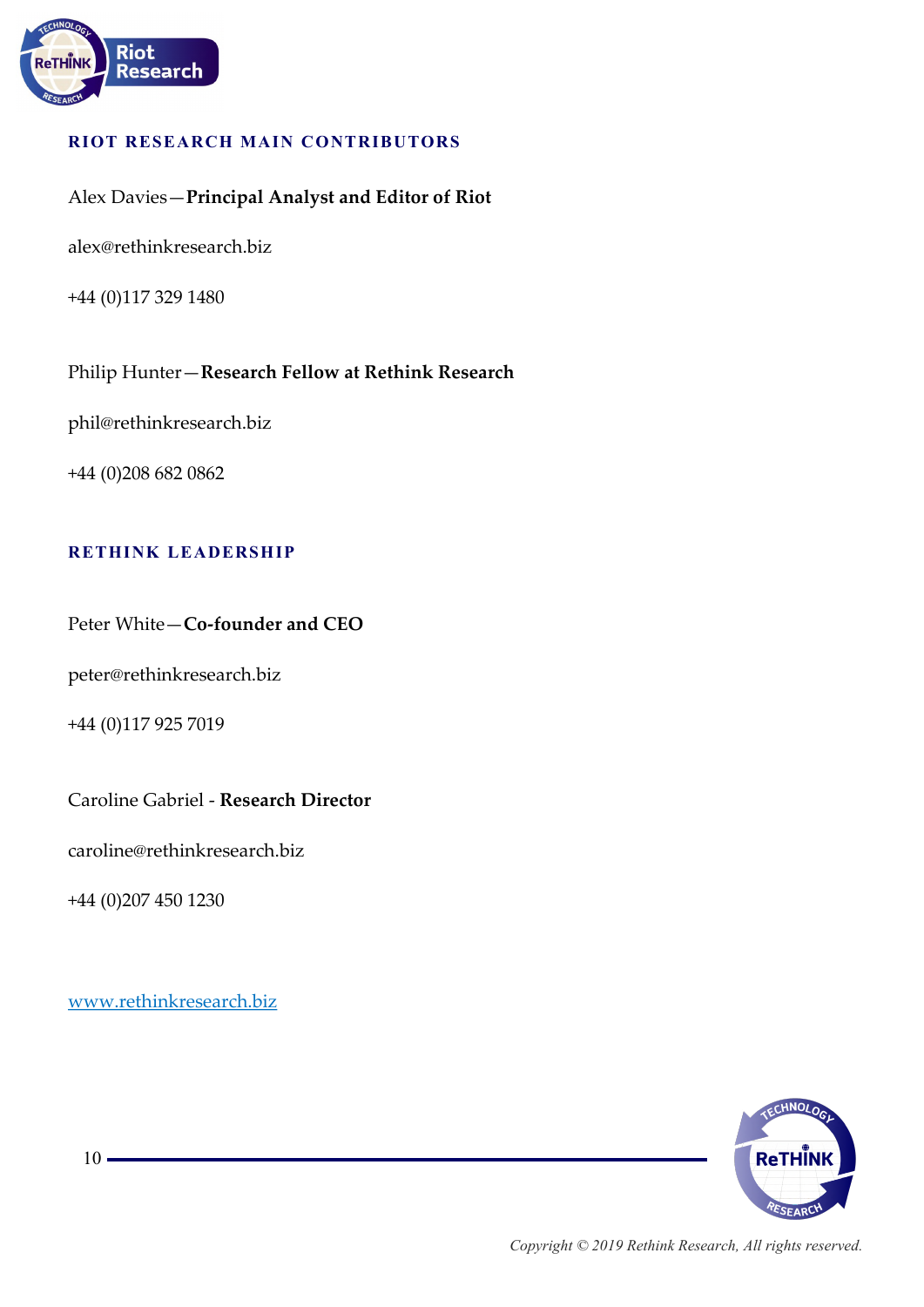

### About Rethink Technology Research

Rethink is a thought leader in quadruple play and emerging wireless and IoT technologies. It offers consulting, advisory services, research papers, plus three weekly research services; Wireless Watch, a major influence among wireless operators and equipment makers; Faultline, which tracks disruption in the video ecosystem, and OTT video. Riot Riot focuses on enterprise transformation and disruption, from the combination of IoT technologies with emerging cloud computing and AI applications.



#### **NEED MORE INFORMATION?**

Natalia Szczepanek (Marketing and Client Relations Manager) natalia@rethinkresearch.biz +44 (0)117 925 7019



 $11 -$